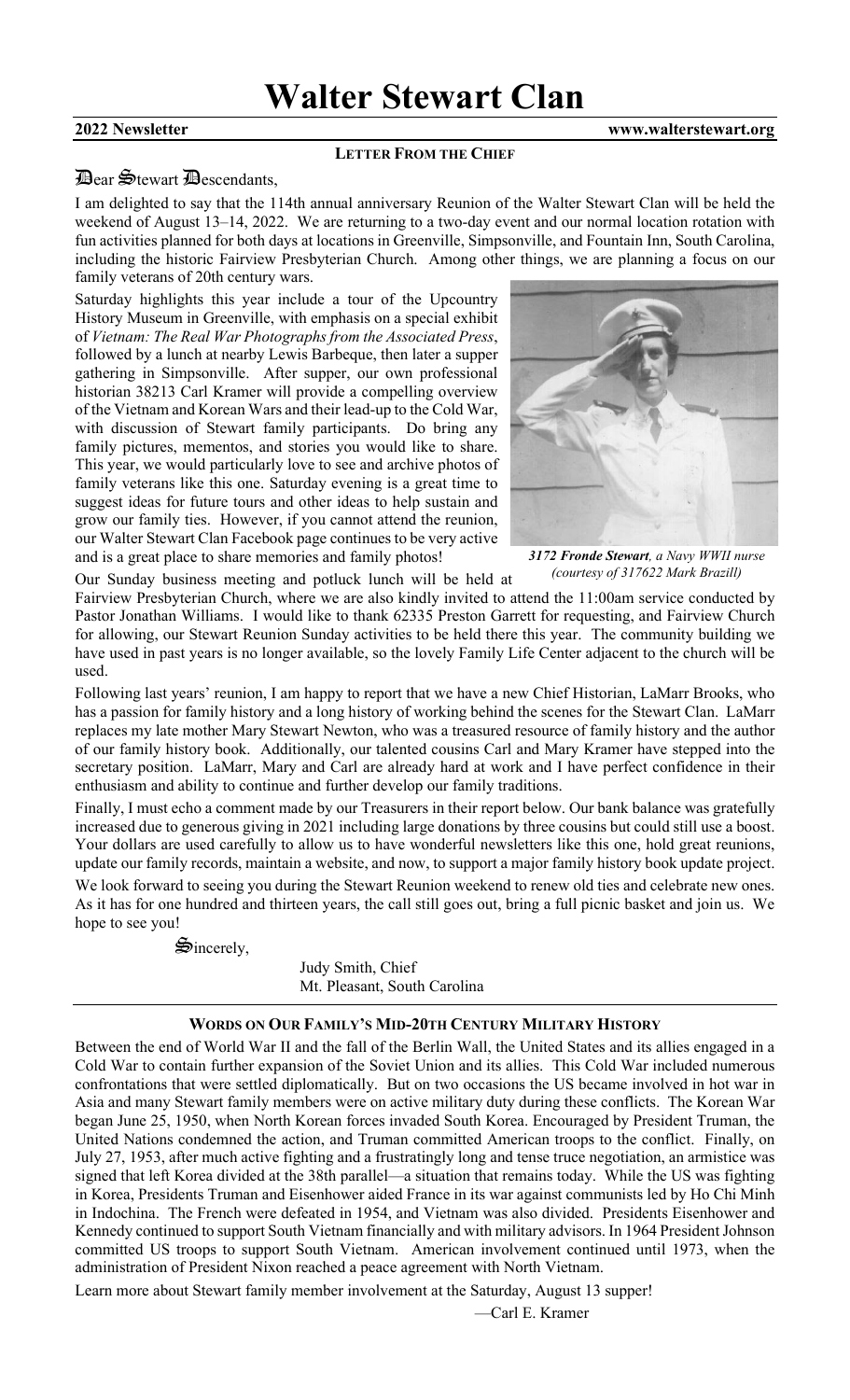## **2022 REUNION SCHEDULE**

**Saturday, August 13**—Greenville and Simpsonville

- 10:00 am Meet at the Upcountry History Museum, 540 Buncombe St, Greenville, SC 29601, for a docentled tour. Admission \$11 for adults, \$10 for seniors (65+), \$9 for children 4–18, & free for children 3 and under. (These include \$1 for the docent-led tour.) Payable to the museum on August 13. Noon Walk or drive a short distance to Lewis BBQ, 214 Rutherford St, Greenville, SC 29609. 12:15 pm Lunch (Dutch) at Lewis BBQ. Ask for the Stewart reservation. 1:30-ish Break (consider visiting Mast General Store in lovely downtown Greenville, the Battle of Musgrove Mill State Park near Clinton, or Cowpens National Battlefield near Chesnee) 6:00 pm Supper (Dutch) at the Simpsonville Carolina Fine Foods. Ask for the Stewart private room reservation. 625 SE Main St, Simpsonville, SC 29681. **Sunday, August 14**—Fairview Presbyterian Church, 126 Fairview Church Rd., Fountain Inn, SC, 29644 10:00 am Registration begins adjacent to the Sanctuary (consider self-guided tour of the church cemetery)
- 11:00 am Church Service, to which we are all kindly invited
- 12:00 pm Clan Annual Business Meeting in the sanctuary following the Service
- 1:00 pm Potluck lunch in Family Life Center (Bring food to share; drinks, plates and utensils provided)

Directions, photos, and hotel accommodations on our website: *www.walterstewart.org* > This Year.

## **CALL TO ACTION—SAVE THE STEWART FARM!**

The Robert and Rachel Stewart farm was first settled in 1844 in the Fountain Inn-Durbin Creek area of Laurens County when the Stewarts moved there with their growing family to find better land. They immediately built a log cabin on the 400+ acres. The farm is located one mile from New Harmony Presbyterian Church. It has been continuously operated by the direct descendants of Robert and Rachel, and Stewarts still farm there today. It is designated as a South Carolina Century Farm, and an application for Sesquicentennial designation is in process.

Now, one of our last remaining family-owned properties is at risk of being destroyed by the proposed preferred route of the Amtrak Atlanta to Greenville to Charlotte passenger train, which will travel through rural properties at 220 mph. Our family's historic family farm will be bisected by the proposed route, and the devastation will be irreparable. Two of the current Stewart property owners have a full-time beef cattle and agricultural operation, and the proposed route will cut through prime grazing pastureland. It will travel between two spring fed stock ponds and within 300 yards of the front porch of the 1870's James Preston and Martha Stewart family farmhouse. Wildlife habitats will be disrupted, and areas with artifacts of indigenous people could be disturbed. We need to protect and preserve our family property and areas of rural South Carolina that make Laurens County unique, and we need to support the local small business owners who are continuing to provide the food and resources on which we depend.

Our farmlands are already inundated with poorly planned and densely populated residential communities, failure to provide adequate infrastructure for this growth, and the rapid disappearance of our rural and historic areas. The proposed Amtrak route will add another devastating blow to the Stewart farm. I am advocating for an alternate and more desirable route for the Atlanta to Charlotte high speed train. **Please join me in contacting U.S. Senators Lindsey Graham and Tim Scott and Congressman Jeff Duncan** in requesting the Amtrak train route run up and down Interstate 85 instead of through our Stewart farm in Fountain Inn. You can see much more about this, including contact methods, on the Walter Stewart Facebook group.

—Susan Allyce Stewart



# **AN UPDATE ON** *THE* **UPDATE:** WALTER STEWART FAMILY HISTORY 2.0

During the 2019 reunion, a motion was made and voted in favor of forming a Study Committee to update *The Walter Stewart Family History*, published in 1982. Volunteers for this committee included Carl Kramer, Kathy Fields, Judy Smith, LaMarr Brooks, and Seth Leonard. Progress made in 2020 was minimal due to the pandemic and executive committee changes, but we have made some strides since the 2021 Reunion with targeted mailings and direct appeals for family updates that have resulted in some success. Availability of ancestry.com and other resources have also given us access to a few family members who should have been included in the 1982 edition but weren't. There are many phases to a project like this, and it will take the involvement and hard work by many over several years to accomplish it. For now, we need as much information on those who were born, married, or passed away since 1982 as possible. Any updates you can provide **right now** would be greatly appreciated. There are several ways to submit updates.

- Use the paper form in this newsletter and scan or mail in;
- Use the web forms at [www.walterstewart.org;](http://www.walterstewart.org/) or
- If you have lots of updates, email [judysmith3.14@gmail.com](mailto:judysmith3.14@gmail.com) for an easy to complete spreadsheet.

If you have questions about whether information is missing or not, email [Chief](mailto:linclark@homesc.com) Historian LaMarr Brooks at thomasbrooks1@bellsouth.net with questions.

—Chief Judy Smith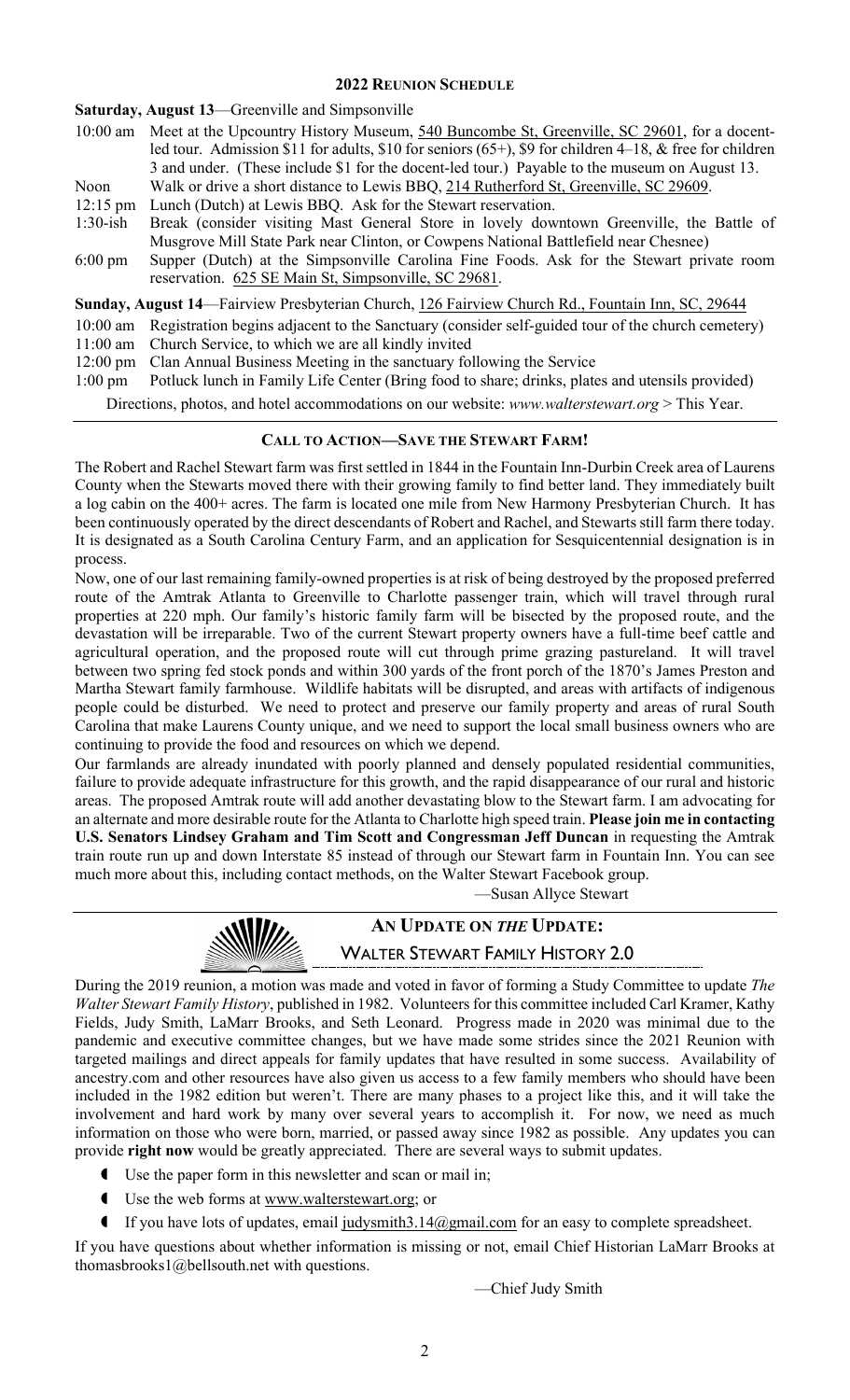## **ESSAYS: OUR TRADITIONAL REUNION HYMNS**

For many decades, the annual reunion of the Walter Stewart Clan has opened with the hymn "Faith of Our Fathers" and closed with another, "Blest Be the Tie That Binds." The Stewart family has historically been firmly Protestant and Presbyterian. Thus, it is most interesting that the hymn with which we begin our reunions, "Faith of Our Fathers," was composed in 1849 by The Reverend Father Frederick W. Faber, an Anglican vicar who converted to Roman Catholicism and became a priest. Faber wrote this piece to commemorate the Catholic martyrs who perished in England during the time of the Reformation and the establishment of the Church of England under the reigns of King Henry VIII and his daughter Queen Elizabeth I.

At some point in history, the hymn was adapted for use by Protestants. The third verse of the original hymn reads: *"Faith of our Fathers! Mary's prayers / Shall win our country back to thee: / And through the truth that comes from God / England shall then indeed be free*." This verse was changed to read: *"Faith of our Fathers! we will strive / To win all nations unto thee, / And through the truth that comes from God, / Mankind shall then be truly free."* Given our Stewart ancestors' Protestant piety, it will come as no surprise that the version of "Faith of Our Fathers" that our Walter Stewart Clan sings is the latter, newer rendition.

The British-born Baptist theologian John Fawcett composed "Blest Be the Tie That Binds" in 1782. The first verse of the hymn highlights that members of the Body of Christ are bound together by love. This is a sentiment that is also true of family: we are tied to one another by our mutual love. When we consider the history of these hymns and their words, it is appropriate that the Walter Stewart Clan commences our reunions by singing hymns that pay tribute to the devoutly held Christian beliefs of our forebears: beginning with our common ancestor Walter Stewart, who left Ireland for the Americas in 1788. 234 years later, in 2022, our family continues to hold dear our religious faith as well as our desire to honor those who came before us and the sacrifices that they made so that we, their descendants, might have a better life, Lord willing.

—Seth B. Leonard



*Blessed be the tie that binds / Our hearts in Christian love; / The fellowship of kindred minds / Is like that to that above.* 

To many in our family, the lyrics of this song are more than just words on the back of a bulletin every yearthey are a tie that binds us to the generations of our past. Penned in 1772 by John Fawcett, the story behind the hymn's creation is a mixture of legend and truth.

*Before our Father's throne /We pour our ardent prayers; /Our fears, our hopes, our aims are one /Our comforts and our cares.* 

In 1765, following his ordination, John Fawcett and his wife Mary moved to Hebden Bridge, West Yorkshire, England, where he became the devoted clergyman of Wainsgate Baptist Church. His congregation was a very poor community of farmers and shepherds, many of whom couldn't read or write.

*We share each other's woes, /Our mutual burdens bear; /And often for each other flows / The sympathizing tear.*

By the time he and his wife welcomed their fourth child into the family, his meager salary of donations was barely enough to sustain their family. Wool and potatoes weren't enough to get them through the harsh winter months, so when Fawcett received an invitation from a more prestigious parish in London, he and his wife accepted it.

*When we asunder part, /It gives us inward pain; /But we shall still be joined in heart, /And hope to meet again.*

Fawcett preached his farewell sermon. He and his wife sold much of their furniture, packed up the rest of their belongings and said their last goodbyes to the parishioners. The story is told that, in the midst of the tears and sadness, Mary said to her husband, "I can't stand it, John! I know not how to go." He is said to have replied, "Lord help me, Mary, nor can I stand it! We will unload the wagon." He turned to the crowd and announced, "We've changed our minds! We are going to stay!"

*This glorious hope revives /Our courage by the way; /While each in expectation lives, /And longs to see the day.* 

Fawcett published this hymn under the title, "Brotherly Love." Its inspiration could very well have stemmed from this pivotal event in his life, and the lives of those who had become his family. But regardless of their origin, the words of his song have been sung by countless lips over the centuries and have consoled the innumerable hearts of those who sing them.

Our Stewart family chose this timeless hymn over a hundred years ago, and they sang it as a comforting reminder that no matter how scattered we are, no matter how far away we move, or how many of our loved ones go on before us, there is still an invisible tie that will forever bind our hearts together in love. Every year when we gather and sing this hymn, we join voices with the generations of our past and the generations of our future, and we share their hopes of meeting again.

*From sorrow, toil and pain, /And sin, we shall be free, / And perfect love and friendship reign / Through all eternity.*

—Ruth Henderson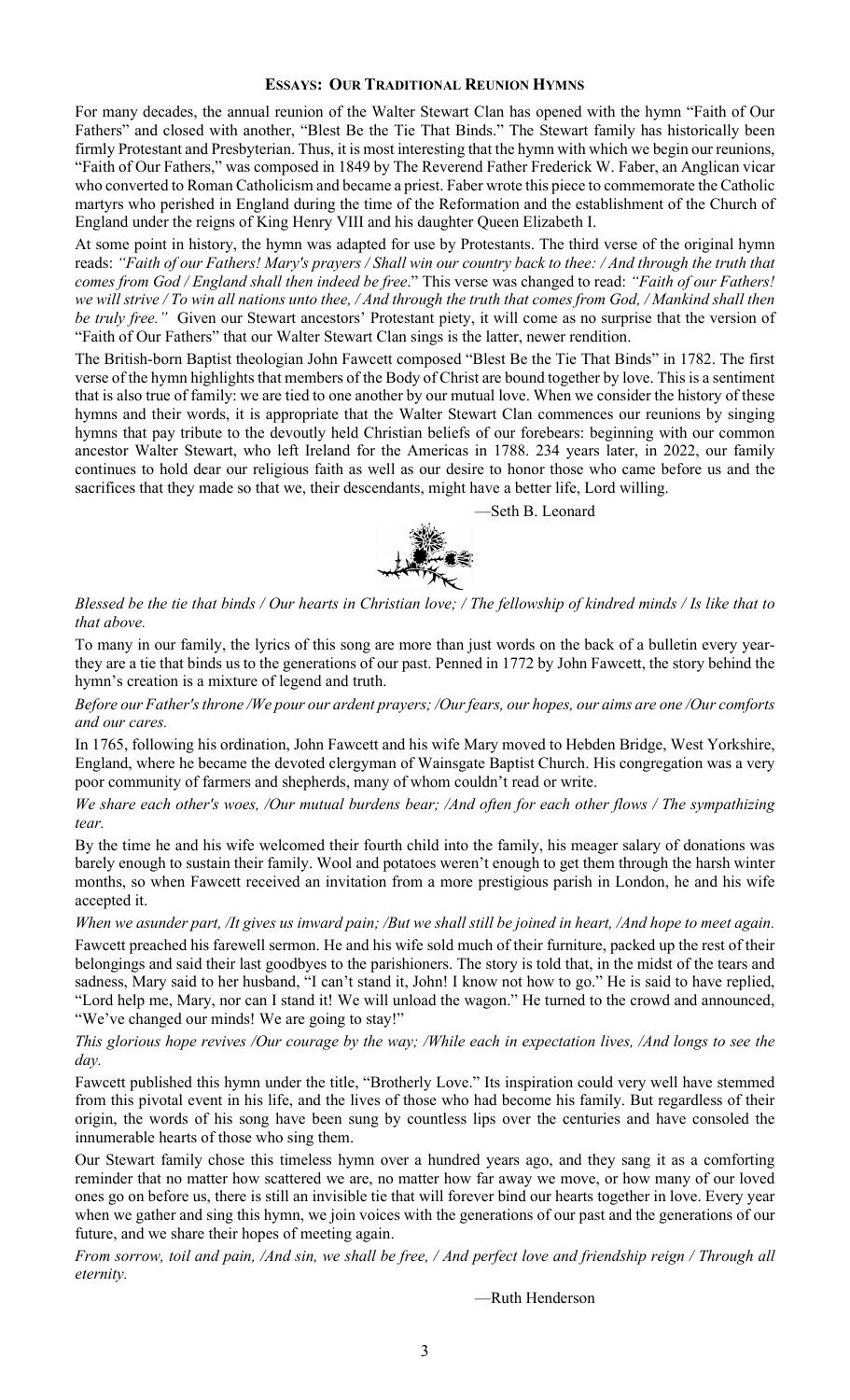

## **MEMORIES OF A CHILDHOOD REUNION**

Years ago at a Stewart Reunion it was exceptionally crowded. As we approached the table laden with food. My Mama had my baby brother Bill by the arm and Daddy was corralling Dick. Grandmother Stewart gently took my arm and helped me reach all the yummies I wanted

and also sneaked a vegetable or two and some meat on my plate. We all gathered at the table and after prayers began to eat. I was in tummy yummy heaven, until I tasted the "roast beef." I spit it out and said, "it must have gone bad." All the men and boys and some of the women burst into hysterical laughter. Papa Stewart said, "Girl, that's DEER meat." Tears gathered and slipped down…we had elegant deer in our back yard at night sometimes. Grandmother Stewart hugged me and exchanged her chicken for my deer meat. Blinking tears I smiled at her and she kissed my head and the Reunion resumed.

—Beth S. Hall

### **REPORT FROM OUR WESTERN COUSINS**

Hello everyone, greetings from Northern California! My husband spent much of last year in and out of the hospital and thankfully he is better this year, knock on wood and pray. We've gone out and about a bit more, visiting VW car shows in Madera and Hollister Hills. Both events were fun and it was nice to travel a bit and get outdoors. Not sure how I got into VWs; we were always a Mopar family but also had British cars hanging around (except my Uncle Robert Stewart was into Fords). My dad James Lures Stewart saw his first VW in Germany just after WWII ended; a fellow GI was attempting to take a Kubelwagen apart and send it home in pieces to then reassemble! One avocation common to the western branch of Stewarts is model railroading, and I hope to get back into running some of our trains soon, including both N gauge and HO gauge trains. My dad was very much into modeling the Santa Fe railroad as his mother and several uncles had worked for the Santa Fe. Hope everyone has a great summer and fantastic time at the Stewart reunion!

—Donna Skarloken

### **WALTER STEWART CLAN BIRTHS, DEATHS, AND MARRIAGES** REPORTED 2021–2022

**132.11.421 TAMMY JOESPHINE PITTS HARPER**, wife of Michael Harold Harper, passed away on July 28, 2015 with burial at Coneross Baptist Church, Westminster, SC.

**15266 LOUISE ELIZABETH GREGORY NEWMAN**, widow of William Newman, passed away on December 6, 2016 in Huntersville, NC.

**25264 ROSEMARY WILLIS**, passed away on December 10, 2020 in Athens, GA.

**262.11.14 DAVID PEDER HAWKINS, SR.**, son of James Stewart and Jenny Pedersen Hawkins, married Ruth Wagner on September 25, 2017.

**262.11.141 DAVID PEDER HAWKINS, JR**., son of David Hawkins, Sr. and Andrea Hawkins, married Eryn Evatt on November 1, 2017 in Clay Co., FL (ceremony was performed by 262.11.1 James Hawkins).

**262.11.1411 FINNLEY SAYONO HAWKINS**, born March 31, 2018 to David Peder and Ruth Wagner Hawkins, in Alexandria, VA. Grandparents: David Peder and Andrea Hawkins. GGrandparents: James Stewart & Jenny Hawkins.

**31422312 KATHERINE ABIGAIL GOOCH**, daughter of Michael and Sandra Gooch, married Tyler Steven Burleson on May 1, 2021 at Hopewell Baptist Church, Monroe, NC.

**314252 JESSE WILLIAM PRYOR, III**, husband of Patricia Pryor, passed away on August 7, 2021 in Indian Land, SC.

**316331 WALTER CRAIG SMIRL,** divorcee of Sherry Gwen Hilliard Smirl, passed away October 25, 2021 with burial in Mt. Calvary Cemetery, Dallas, TX.

**31633411 LYNLEE PAIGE SMIRL,** born July 20, 2021 to Hoyt and Emilee Bean Smirl. Grandparents: Stewart Lane & Kimberly Smirl. GGrandparents: the late John David and Cleo Smirl.

**317111 SALLY STEWART BERG** passed away September 13, 2021 in Wakefield, MA with burial at Oak Grove Cemetery in Fall River, MA.

**31712122 RUTH TAYLOR STEWART**, born February 5, 2021 to David and Callie Lensing Stewart, in Jackson, MS. Grandparents: Dick and Caroline Stewart. GGrandparents: the late Charles and Mary Stewart.

**3177121 MATTHEW STEWART HANNAH**, passed away April 6, 2021 in Duluth, GA. Ashes scattered on St. George Island, FL.

**3177233 CAROLINA FARROW MCKEE**, born September 19, 2019 to Todd Steven & Esther Susanne Farrow McKee in Ooltewah, TN. Grandparents: Larry Joe and Linda Dale Thompson Farrow. GGrandparents: the late Frederick and Flora Stewart Farrow.

**31811331 KYLEN ARMSTRONG**, daughter of John Frank and Martha Jean Porter Armstrong, married Jeremy Leon Jones on May 12, 2018 at Grand Saline, TX.

**3222113 CHARLEEN BENJAMIN**, passed away on January 27, 2021 with burial in Beaverdam Baptist Church Cemetery, Mountville, SC.

**384231 JULIE ELLIS**, wife of Jeremy Ellis, passed away August 29, 2021 in Knoxville, TN.

**3.13.225 ROBERTA (BOBBIE) FOWLER STODDARD**, wife of Jerry Stewart Stoddard, passed away October 29, 2012 in Laurens, SC.

**3.13.352 DAVID SAMUEL TEMPLETON, JR.,** husband of Margaret (Maggie) Harris Lee, passed away February 18, 2021 with burial at Pinelawn Memory Gardens, Clinton, SC.

**4295 MARTHA IDA STEWART ABERNATHY**, widow of Joseph E. Abernathy, Jr., passed away May 18, 2022 with burial at Carroll Memory Gardens, Carrollton, GA.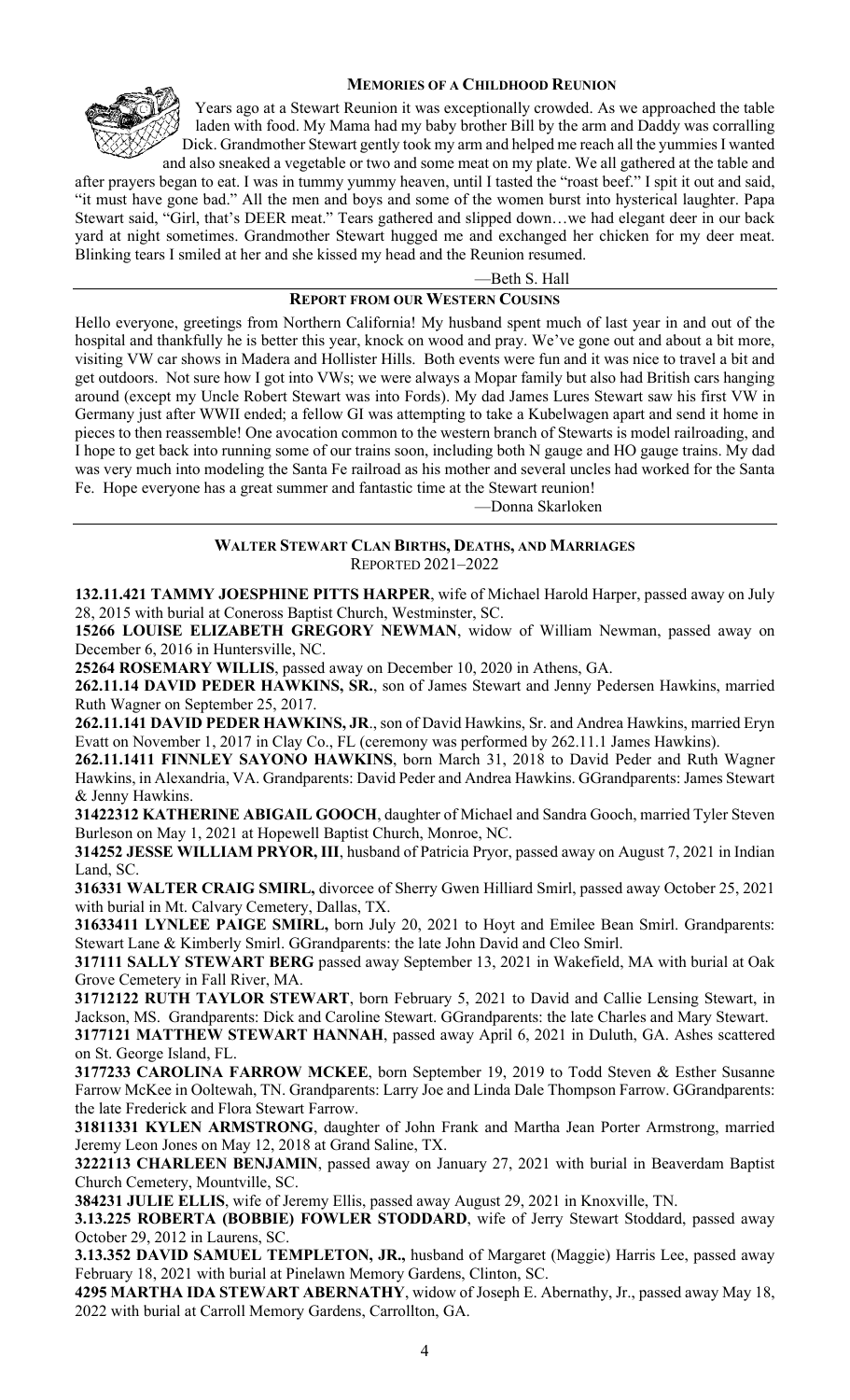#### **2021 WALTER STEWART REUNION MINUTES**

**Introduction and Opening Remarks—**The 113th Clan Business Meeting of the Walter Stewart Reunion was held Saturday, August 7, 2021, at the outdoor pavilion at First Baptist Church in Laurens, South Carolina. The relocation from the normal circuit was necessitated by the safety risk from COVID-19, which had caused cancellation of the reunion last year. During registration, which began at 10 a.m., Mary Kagin Kramer played the Great Highland Bagpipes. The Business Meeting was called to order at 11:05 a.m. by Chief Judith L. Smith, who opened the meeting with an invocation, followed by singing of the hymn, Faith of Our Fathers, played by Mary Kramer and led by Carl Kramer. Chief Judy remarked that 2020 was only the third time the reunion had to be cancelled. The first time in 1939 because of the polio epidemic and the second in 1941 because of polio and wartime fuel shortages. Chief Judy also recognized guests in attendance for the memorial for late Chief Historian Mary Stewart Newton and thanked the executive committee for their behind-the-scenes work planning the event. She also recognized Stewart Jones, a member of First Baptist Church, for arranging our use of their pavilion, and Jimmie Shaver for setting up the sound system.

**Historians' Reports—**Chelsea Clark, acting chief historian, reported on marriages and deaths for the House of Samuel; Anne Shaver reported for the House of John; and Alan Fields reported for the House of Robert. Alan also paid personal tribute to Mary Newton, who was his mother-in-law. Chelsea reported for the House of James. There were no reports for the Houses of David Bobo and Clark Berry. Four attendees were welcomed for the first time. James Stewart was recognized as the oldest in attendance at 89. The youngest was Joseph Henderson at 16. The roll call of states totaled 38 family members from South Carolina, 2 from North Carolina, and 2 from Indiana, plus 5 visitors from South Carolina and 1 from Texas. Carol Deats, Russ Smith's sister, was recognized as the attendee who travelled the longest distance, from Midland, Texas. Valerie Jones was recognized as having traveled the shortest distance—one block. In the roll call by House, 3 attended from the House of John and 39 from the House of Robert plus 6 visitors. No one attended from the Houses of Samuel, James, Walter Jr., David Bobo, and Clark Berry. The total attendance was 48. Chelsea also reported she has made Facebook page and website updates, and the archives are still there.

**Secretary's Report—**Secretary LaMarr Brooks presented the minutes for the 2019 Reunion. Copies were in the program. Chelsea Clark moved for approval, Valerie Jones seconded, and the motion was approved by voice vote. **Treasurer's Report—**Co-Treasurer Valerie Jones presented the Report. She said the treasury stood at \$2,846.16 before the cancelled 2020 reunion. The only expense was the 2020 newsletter. The balance after 2020 expenses and before printing of the 2021 newsletter was \$2,510, including donations totaling \$572.36 in memory of Chief Historian Mary Newton. Valerie said the treasury is seriously depleted because of expenses for last year's cancelled reunion that had to be absorbed and not replaced by a collection at the reunion. After expenses for this year, the current balance is about \$1,684.42, the lowest it has been in several years, and it will be further depleted by other expenses for this year. She requested generous donations. Valerie moved to donate \$100 to First Baptist Church for the use of their facilities, which was seconded by Chelsea Clark and passed by voice vote.

**Nominating Committee Report—**Robert Hall presented the report of the Nominating Committee. Positions open this year are Secretary, Treasurer, and Chief Historian. Nominated as Co-Secretaries were Mary and Carl Kramer. Valerie and Les Jones were nominated for reelection as Co-Treasurers. LaMarr Brooks was nominated as Chief Historian. There being no nominations from the floor, Linda Clark moved that nominations be closed, and the slate be approved as submitted. Beth Hall seconded the motion, and it passed by voice vote.

**Publisher's Report—**Linda Clark reported that about 450 newsletters were sent out, with fewer than 40 returns.

**Old Business—**The only item of old business was a brief discussion of the Walter Stewart History update. Chief Judy reported that it has been slow getting off the ground but that there was a flurry of activity after the current newsletter went out. She added that the database has increased from about 6,000 descendant records when the history was published in 1982 to more than 18,000 today, so there is a big job in front of the family to get as many updates as possible for a new book edition. She announced that three anonymous cousins generously donated a total of \$2,000 to jump start the project. A meeting of volunteers to be involved in the update projects was announced for after the reunion lunch.

**New Business—**There was no new business.

**Mary Stewart Newton Memorial—**Chief Judy opened the memorial and then introduced Pastor Herb Codington, pastor-emeritus of Bethany Presbyterian Church in Clinton. He began with prayer and a passage of scripture, summarized the Stewart family's long connections with Presbyterian College and Thornwell Home and School for Children, and recognized Mary Newton for documenting the Stewart Clan's involvement in establishing Bethany, Duncan Creek, Grace Covenant, Hartness-Thornwell, Joanna First, Lisbon, Little River Dominick, Lydia and several other Presbyterian congregations in the Piedmont region. He called "Miss Mary" a "letter from God." Pastor Codington was followed by Becky Henderson, widow of Joey Henderson, who testified about the warm welcome and love Mary gave her 18 years ago at a reunion planning committee meeting. She also expressed gratitude for the personal and financial support Mary gave her after Joey's sudden death a few years ago. Dick Stewart, Mary's nephew, followed Becky with a biographical eulogy that summarized her life history, including her family, education, marriages to Gordon Lesslie, Bill Rawlinson, and Dick Newton, and her international travels. Stewart Jones then presented a framed resolution from the South Carolina House of Representatives, in which he serves, honoring Mary and her contributions to South Carolina. Then LaMarr Brooks, Valerie Jones, Beth Hall, and daughter Kathy Fields made brief remembrances.

**Closing and Adjournment—**Chief Judy closed the meeting and memorial with instructions for the box lunches from Chick-Fil-A. The meeting closed formally with singing of the traditional closing hymn, Blest be the Tie That Binds. Chief Judy then adjourned the meeting for lunch.

#### Respectfully Submitted,

Mary Kagin Kramer and Carl E. Kramer, Secretaries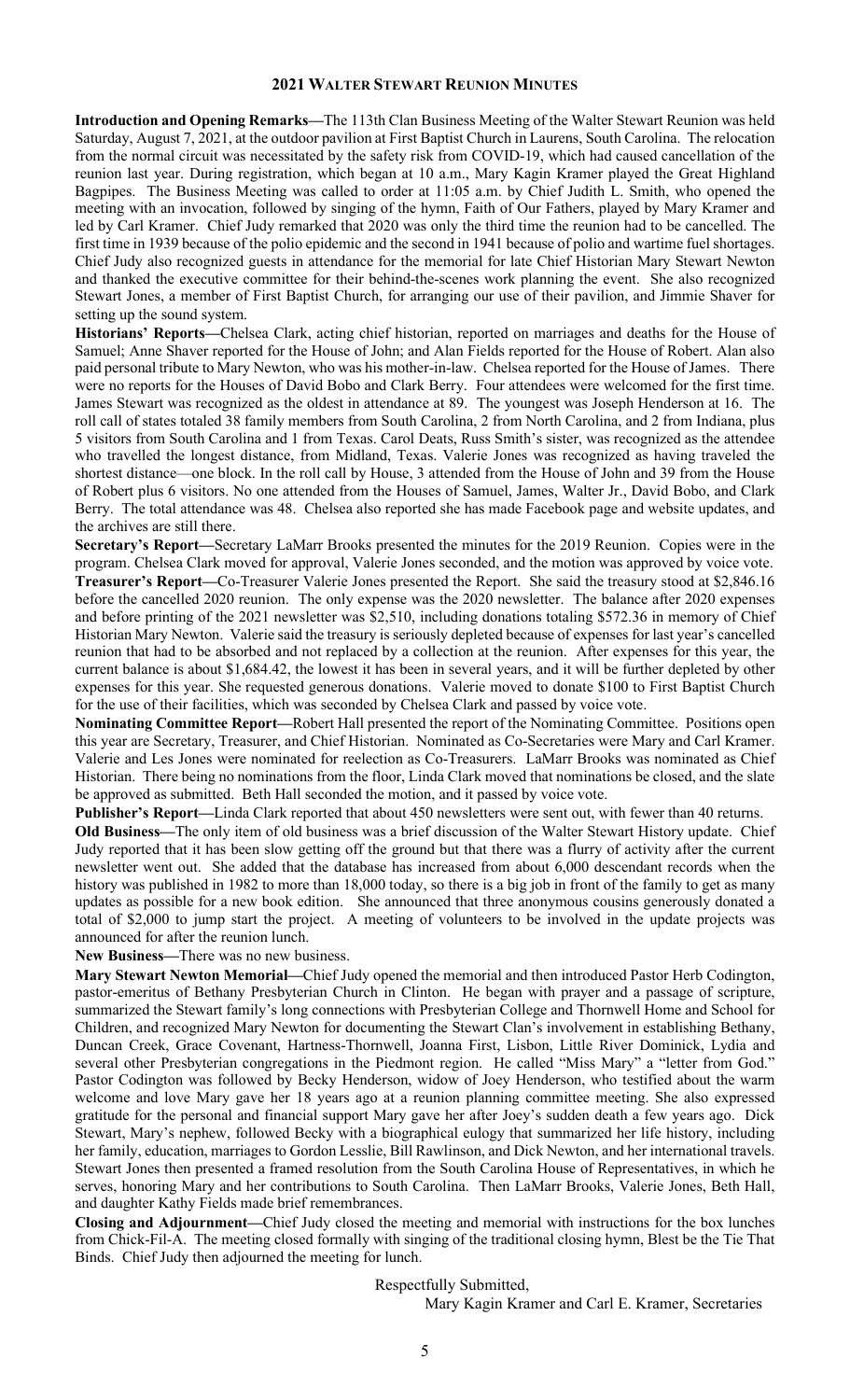## **TREASURER'S REPORT**

Our starting balance from before the 2021 Reunion expenses was \$1686.42. The current balance (after 2021 expenses but before printing the 2022 newsletter) is \$5243.52, which includes annual donations totaling \$4207.50 and expenses totaling \$650.40. We are encouraged by the heartfelt contributions made during the year that are funding expenses for our ongoing *Walter Stewart Family History* update project and your overwhelming generosity in helping fundraise despite Covid. We put out the call for help and our family members overwhelmingly responded! Please consider giving generously again this year, by mail or in person, as our family history update project gains speed. Hope to see you all there!

#### —Valerie and Les Jones, Treasurers

### **NOMINATING COMMITTEE REPORT**

The Chief of the Walter Stewart Clan is elected for life. Officers and house historians of the Walter Stewart Clan serve two-year terms. Officers and house historians are elected in alternate years. The Nominating Committee submits the following nominations for officers for the 2022–2024 term. Elections will be held Sunday, August 14, 2022, at the Walter Stewart Clan Business Meeting at Fairview Presbyterian Church. Additional nominations will be accepted from the floor.

| House of Samuel: | Margaret Sumeral                                    |                 | House of Walter, Jr.: Kathy Brown Burton (East C.) |
|------------------|-----------------------------------------------------|-----------------|----------------------------------------------------|
| House of John:   | Anne Shaver                                         |                 | Donna Skarloken (West C.)                          |
| House of Robert: | Alan & Kathy Fields                                 | House of Clark: | Meg McElroy                                        |
| House of James:  | <i>Nominations will be accepted</i> House of David: |                 | Clark H. Stewart                                   |
|                  |                                                     |                 |                                                    |

—Robert Hall, Nominating Committee

#### **2021–2022 WALTER STEWART FAMILY EXECUTIVE BOARD**

| <b>Chief</b>                     |                          | <b>Chief Historian</b>                            |                             | <b>Assistant Chief</b>            |                             |  |
|----------------------------------|--------------------------|---------------------------------------------------|-----------------------------|-----------------------------------|-----------------------------|--|
| 317143 Judy Lesslie Smith        |                          | 351231 LaMarr Brooks                              |                             | 317121 Dick Stewart               |                             |  |
| 3075 Pignatelli Crescent         |                          | 664 Whisper Lane                                  |                             | 113 Lanneau Drive                 |                             |  |
| Mt. Pleasant, SC 29466           |                          | Salem, SC 29676                                   |                             | Greenville, SC 29605              |                             |  |
| 843-870-4363                     |                          | 864-640-0548                                      |                             | 864-235-2019                      |                             |  |
| judysmith3.14@gmail.com          |                          | thomasbrooks1@bellsouth.net                       |                             | dstewart@dickstewartmediation.com |                             |  |
| <b>Treasurers</b>                |                          | <b>Secretaries</b>                                |                             | Parliamentarian                   |                             |  |
| 3222211 Valerie & Les Jones      |                          | 38213 Mary & Carl Kramer                          |                             | 317141 Alan S. Fields             |                             |  |
| 305 Pine Street                  |                          | 38 Forest Drive                                   |                             | 571 Tomkins Loop                  |                             |  |
| Clinton, SC 29325                |                          | Jeffersonville, IN 47130                          |                             | Cary, NC 27519                    |                             |  |
| 864-923-0997                     |                          |                                                   | 812-284-3830                |                                   | 919-388-0296                |  |
| valeriestewartjones@gmail.com    |                          | mkkramer@twc.com; cekramer@twc.com                |                             |                                   | fields@infionline.net       |  |
| <b>Historian</b>                 |                          | <b>Historian</b>                                  | <b>Historians</b>           |                                   | <b>Interim Historian</b>    |  |
| House of Samuel                  |                          | House of John                                     | House of Robert             |                                   | House of James              |  |
| 1.11.2332 Margaret Sumerel       |                          | 2521211 Anne Shaver                               | 317141 Alan & Kathy Fields  |                                   | 314226 Kathy Neal           |  |
| 1808 Poole Town Road             |                          | 2012 Hudson Road                                  | 571 Tomkins Loop            |                                   | kathyneal@comporium.net     |  |
| Laurens, SC 29360                | Greer, SC 29650          |                                                   | Cary, NC 27519              |                                   | <b>Emeritus Historian</b>   |  |
| 864-682-3924                     |                          | 864-268-1819                                      | 919-388-0296                |                                   | 422621 David G. Jones       |  |
|                                  |                          | eashaver44@bellsouth.net<br>fields@infionline.net |                             |                                   | dgjones1940@gmail.com       |  |
| <b>Co-Historian (East Coast)</b> |                          | <b>Co-Historian (East Coast)</b>                  | Historian                   |                                   | <b>Historian</b>            |  |
| House of Walter, Jr.             |                          | House of Walter, Jr.                              | House of Clark              |                                   | House of David              |  |
| 58522 Kathy Brown Burton         | 55722 Donna S. Skarloken |                                                   | 68424 Meg McElroy           |                                   | 72361 Clark H. Stewart, Jr. |  |
| 105 Harbor Ridge Dr.             |                          | 4417 Stoneridge Drive                             | c/o Linda Clark             |                                   | 1425 Moody Lane             |  |
| Goodview VA 24095-2306           | Tracy, CA 95304          |                                                   | 265 Clark Lane              |                                   | Glen Rose, TX 76043         |  |
| 540-297-8870                     | 209-835-2721             |                                                   | Dorchester, SC 29437        |                                   | 254-897-7772                |  |
| katb6913@gmail.com               |                          | dskarloken@gmail.com                              | megmcpowell@yahoo.com       |                                   | gstewart@htcomp.net         |  |
| Registrar & Publisher            |                          | <b>Website &amp; Newsletter Editor</b>            | <b>Reunion Supervisor</b>   |                                   | <b>Nominations</b>          |  |
| 317142 Linda L. Clark            |                          | 3171421 Chelsea J. Clark                          | 351231 Tommy Brooks         |                                   | 317122 Robert Hall          |  |
| 265 Clark Lane                   |                          | 123 Arcadia Springs Circle                        | 664 Whisper Lane            |                                   | 151 Oakwood Drive           |  |
| Dorchester, SC 29437             |                          | Columbia, SC 29206                                | Salem, SC 29676             |                                   | Woodruff, SC 29388          |  |
| 843-693-9520                     |                          | 843-693-0983                                      | 864-634-9391                |                                   | 864-580-9058                |  |
| linclark@homesc.com              |                          | clark.cveta@gmail.com                             | thomasbrooks1@bellsouth.net |                                   | bhall55039@charter.net      |  |
| y                                |                          |                                                   |                             |                                   |                             |  |

**ORDER FORM: RESERVATIONS AND SUBSCRIPTIONS**

| Return to: | Linda L. Clark<br>265 Clark Lane<br>Dorchester, SC 29437                                     |        | - Prices apply June 2022–May 2023.<br>- Very few hard copies of the family history book remain!<br>- Checks payable to Walter Stewart Family. |  |  |  |  |
|------------|----------------------------------------------------------------------------------------------|--------|-----------------------------------------------------------------------------------------------------------------------------------------------|--|--|--|--|
|            | Please continue sending me the Stewart family newsletter at \$2.00 per year for years        |        |                                                                                                                                               |  |  |  |  |
| Send       | copy(s) of the <i>Walter Stewart Family History</i> on CD at \$35.00 each (postage included) |        |                                                                                                                                               |  |  |  |  |
| Send       | copy(s) of <i>Centennial Stewart Family Cookbook</i> at \$15.00 each (postage included)      |        |                                                                                                                                               |  |  |  |  |
|            | I am making a donation to future family history projects, including a major book update      |        |                                                                                                                                               |  |  |  |  |
|            |                                                                                              |        | <b>Total Enclosed</b>                                                                                                                         |  |  |  |  |
| Your Name: |                                                                                              | Phone: | E-mail:                                                                                                                                       |  |  |  |  |
| Address:   |                                                                                              | City:  | State:<br>Zip code:                                                                                                                           |  |  |  |  |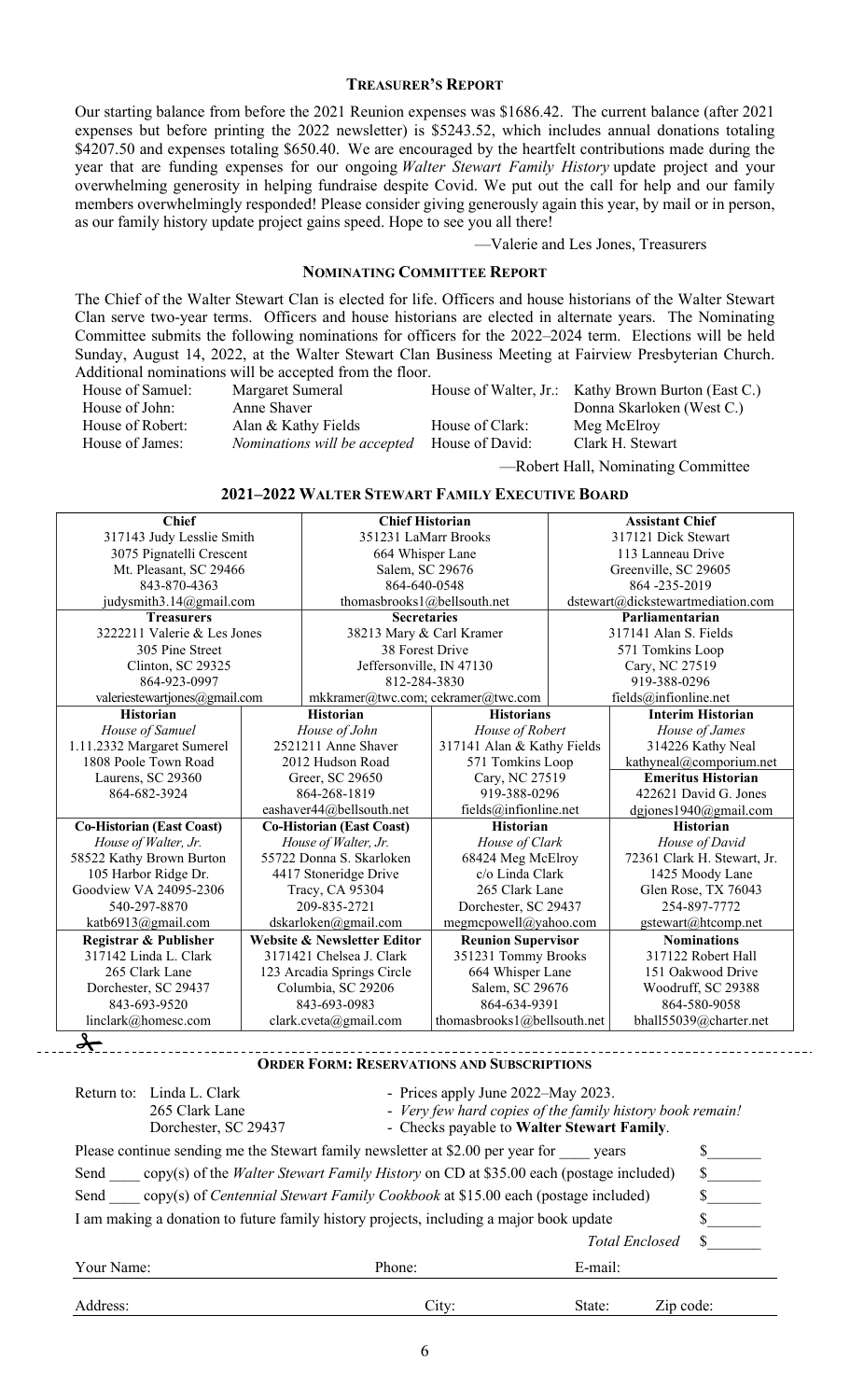# **WALTER STEWART FAMILY UPDATE REPORT 2021–2022**

*Please help us keep the records up to date on your family! Use back of sheet or extra pages if necessary. Bring this information with you to the Stewart Reunion, give it to your house historian, or mail to the Newsletter Publisher: Linda L. Clark, 265 Clark Lane, Dorchester, SC 29437. New family data can also be added at www.walterstewart.org.*

*A small donation to defray the cost of keeping the family records is always appreciated.*

#### BIRTHS

This child is  $#$  in this family.

Child's Stewart code (if known) and full name:

Date and place of birth:

Father's full name and occupation:

Mother's full name and occupation:

Paternal grandparents' names and residence:

Maternal grandparents' names and residence:

Family's mailing address:

#### MARRIAGES

Descendant's Stewart code (if known) and full name:

Date and place of marriage:

Spouse's date of birth:

Spouse's parents and place of residence:

Descendant's parents and mailing address:

DEATHS

*Please enclose a copy of the newspaper obituary if available.*

Stewart code (if known) and full name:

Age of deceased:

Date of death:

Place of burial (cemetery and city):

Occupation (before retirement):

Last address:

Name of spouse:

| Your Name: | Phone: | E-mail: |             |  |
|------------|--------|---------|-------------|--|
| Address:   | City:  | State:  | $Zip-code:$ |  |